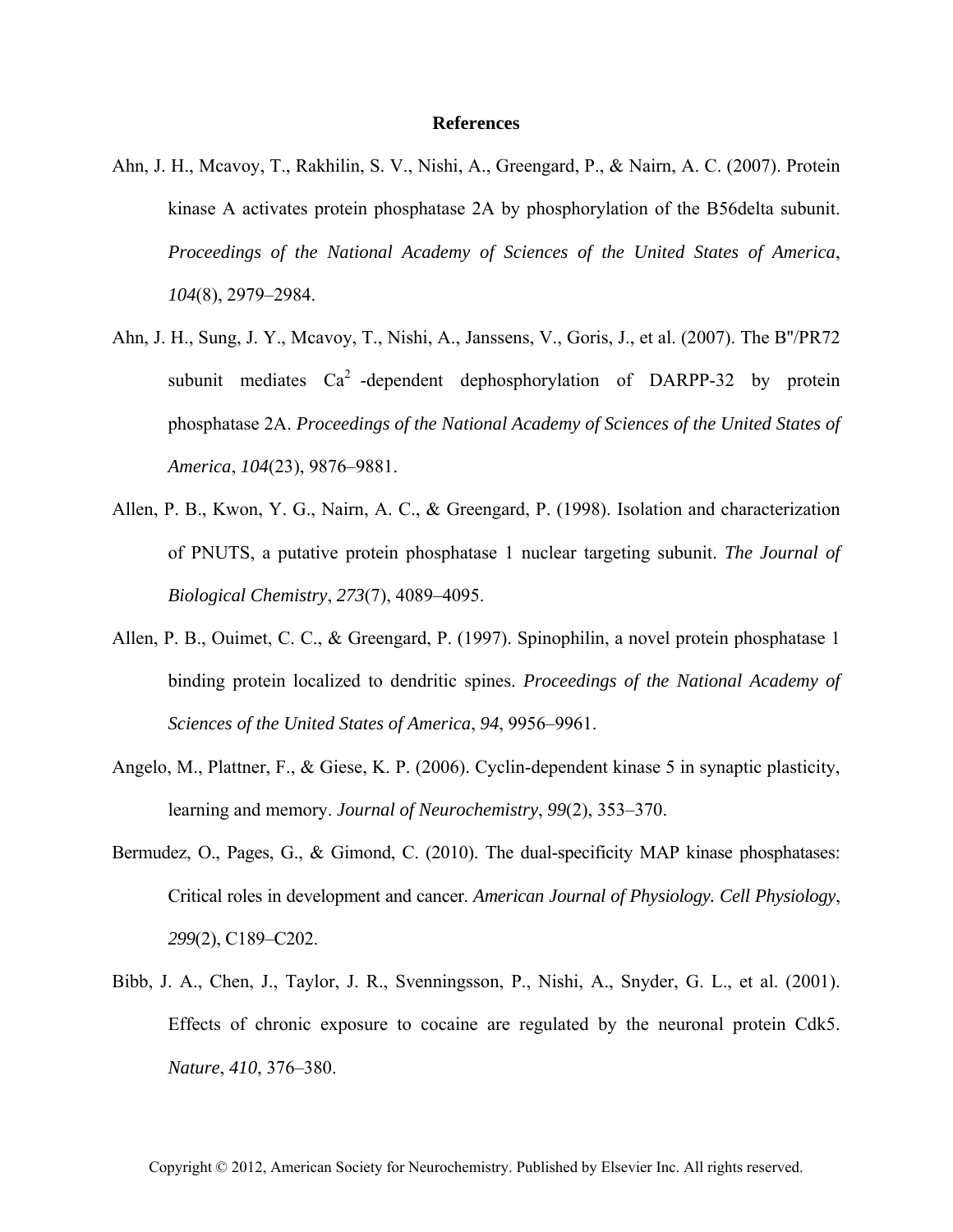- Bibb, J. A., Snyder, G. L., Nishi, A., Yan, Z., Meijer, L., Fienberg, A. A., et al. (1999). Phosphorylation of DARPP-32 by Cdk5 modulates dopamine signaling in neurons. *Nature*, *402*, 669–671.
- Bliss, T. V., & Collingridge, G. L. (1993). A synaptic model of memory: Long-term potentiation in the hippocampus. *Nature*, *361*(6407), 31–39.
- Bradshaw, R. A., & Dennis, E. A. (2003). *Handbook of cell signalling*. New York: Academic Press.
- Carriere, A., Ray, H., Blenis, J., & Roux, P. P. (2008). The RSK factors of activating the Ras/MAPK signaling cascade. *Frontiers in Bioscience*, *13*, 4258–4275.
- Ceulemans, H., & Bollen, M. (2004). Functional diversity of protein phosphatase-1, a cellular economizer and reset button. *Physiological Reviews*, *84*, 1–39.
- Clayton, E. L., Evans, G. J., & Cousin, M. A. (2007). Activity-dependent control of bulk endocytosis by protein dephosphorylation in central nerve terminals. *Journal of Physiology*, *585*(Pt 3), 687–691.
- Clayton, E. L., Sue, N., Smillie, K. J., O'leary, T., Bache, N., Cheung, G., et al. (2010). Dynamin I phosphorylation by GSK3 controls activity-dependent bulk endocytosis of synaptic vesicles. *Nature Neuroscience*, *13*(7), 845–851.
- Cohen, P. T. W. (2002). Protein phosphatase 1—targeted in many directions. *Journal of Cell Science*, *115*, 241–256.
- Cowan, M., Sudhof, T. C., & Stevens, C. F. (2001). *Synpases*. Baltimore: The Johns Hopkins University Press.
- Cruz, J. C., Kim, D., Moy, L. Y., Dobbin, M. M., Sun, X., Bronson, R. T., et al. (2006). p25/cyclin-dependent kinase 5 induces production and intraneuronal accumulation of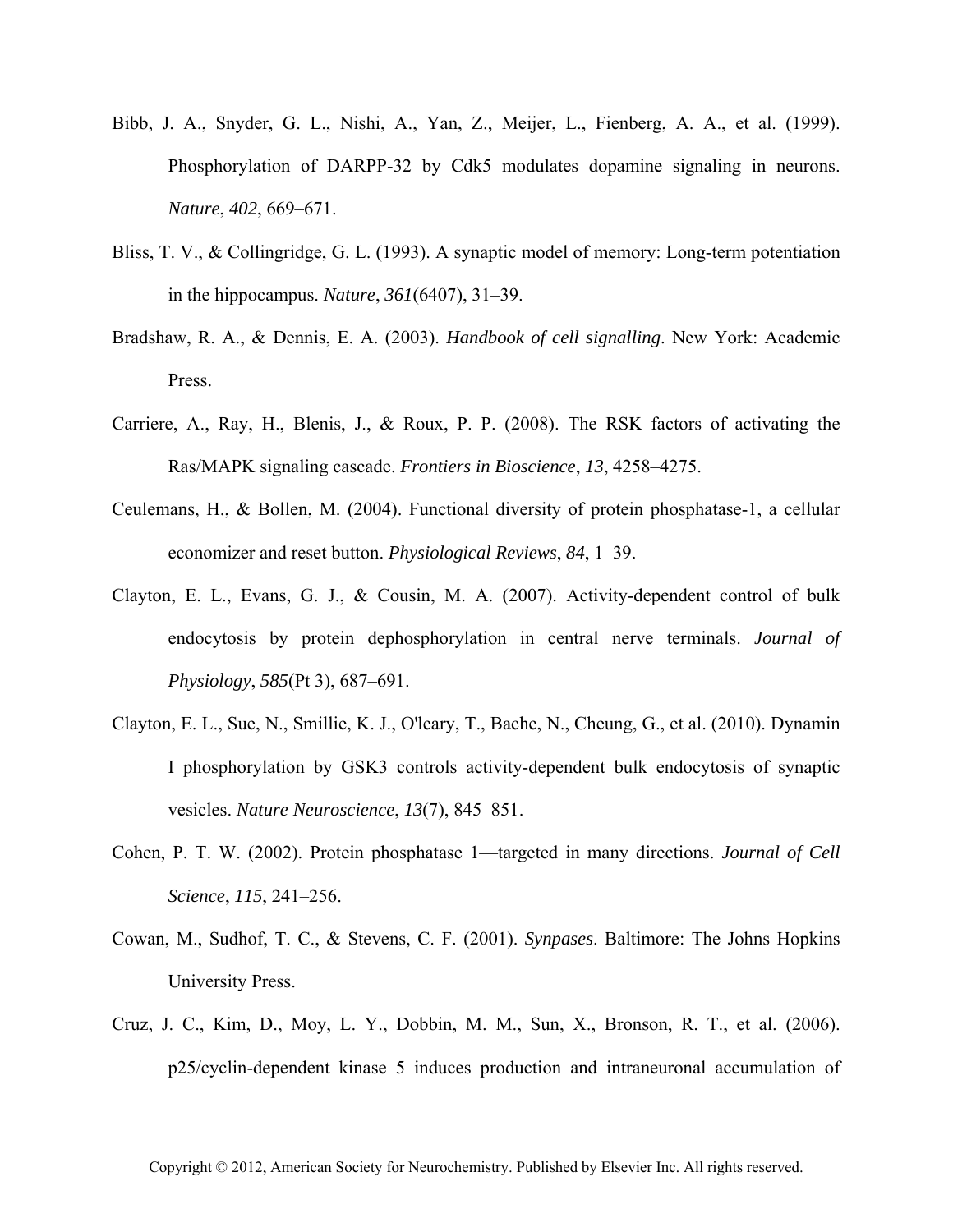amyloid beta *in vivo*. *The Journal of Neuroscience*, *26*(41), 10536–10541.

- Dhavan, R., & Tsai, L. H. (2001). A decade of CDK5. *Nature Reviews Molecular Cell Biology*, *2*, 749–759.
- Fitzpatrick, P. F. (1999). Tetrahydropterin-dependent amino acid hydrolases. *Annual Review of Biochemistry*, *68*, 355–381.
- Grimes, C. A., & Jope, R. S. (2001). The multifaceted roles of glycogen synthase kinase 3beta in cellular signaling. *Progress in Neurobiology*, *65*(4), 391–426.
- Hawasli, A. H., Benavides, D. R., Nguyen, C., Kansy, J. W., Hayashi, K., Chambon, P., et al. (2007). Cyclin-dependent kinase 5 governs learning and synaptic plasticity via control of NMDAR degradation. *Nature Neuroscience*, *10*(7), 880–886.
- Hooper, C., Killick, R., & Lovestone, S. (2008). The GSK3 hypothesis of Alzheimer's disease. *Journal of Neurochemistry*, *104*(6), 1433–1439.
- Hooper, C., Markevich, V., Plattner, F., Killick, R., Schofield, E., Engel, T., et al. (2007). Glycogen synthase kinase-3 inhibition is integral to long-term potentiation. *The European Journal of Neuroscience*, *25*(1), 81–86.
- Hunter, T. (1995). Protein kinases and phosphatases: The yin and yang of protein phosphorylation and signaling. *Cell*, *80*, 225–236.
- Jahn, R., Lang, T., & Sudhof, T. C. (2003). Membrane fusion. *Cell*, *112*(4), 519–533.
- Johnson, G. L., & Lapadat, R. (2002). Mitogen-activated protein kinase pathways mediated by ERK, JNK, and p38 protein kinases. *Science*, *298*, 1911–1912.
- Kim, E. K., & Choi, E. J. (2010). Pathological roles of MAPK signaling pathways in human diseases. *Biochimica et Biophysica Acta*, *1802*(4), 396–405.

Kumer, S. C., & Vrana, K. E. (1996). Intricate regulation of tyrosine hydroxylase activity and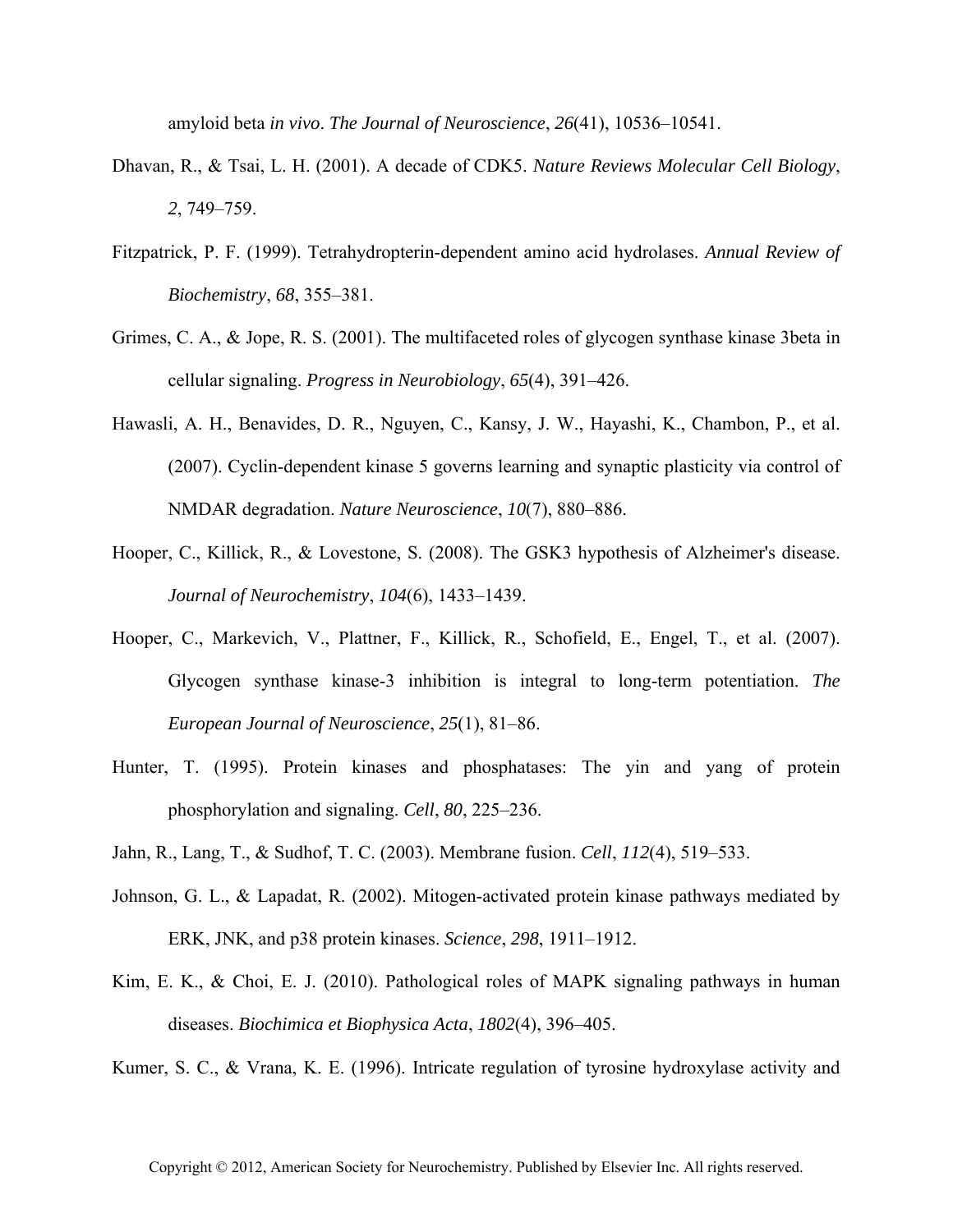gene expression. *Journal of Neurochemistry*, *67*, 443–462.

- Leenders, A. G., & Sheng, Z. H. (2005). Modulation of neurotransmitter release by the second messenger-activated protein kinases: Implications for presynaptic plasticity. *Pharmacology & Therapeutics*, *105*(1), 69–84.
- Lisman, J., Schulman, H., & Cline, H. (2002). The molecular basis of CaMKII function in synaptic and behavioural memory. *Nature Reviews Neuroscience*, *3*(3), 175–190.
- Malinow, R., & Malenka, R. C. (2002). AMPA receptor trafficking and synaptic plasticity. *Annual Review of Neuroscience*, *25*, 103–126.
- Manning, G., Whyte, D. B., Martinez, R., Hunter, T., & Sudarsanam, S. (2002). The protein kinase complement of the human genome. *Science*, *298*, 1912–1934.
- Mansuy, I. M., & Shenolikar, S. (2006). Protein serine/threonine phosphatases in neuronal plasticity and disorders of learning and memory. *Trends in Neurosciences*, *29*(12), 679– 686.
- Meyer, D. A., Richer, E., Benkovic, S. A., Hayashi, K., Kansy, J. W., Hale, C. F., et al. (2008). Striatal dysregulation of Cdk5 alters locomotor responses to cocaine, motor learning, and dendritic morphology. *Proceedings of the National Academy of Sciences of the United States of America*, *105*(47), 18561–18566.
- Morfini, G. A., You, Y. M., Pollema, S. L., Kaminska, A., Liu, K., Yoshioka, K., et al. (2009). Pathogenic huntingtin inhibits fast axonal transport by activating JNK3 and phosphorylating kinesin. *Nature Neuroscience*, *12*(7), 864–871.
- Patterson, K. I., Brummer, T., O'brien, P. M., & Daly, R. J. (2009). Dual-specificity phosphatases: Critical regulators with diverse cellular targets. *Biochemical Journal*, *418*(3), 475–489.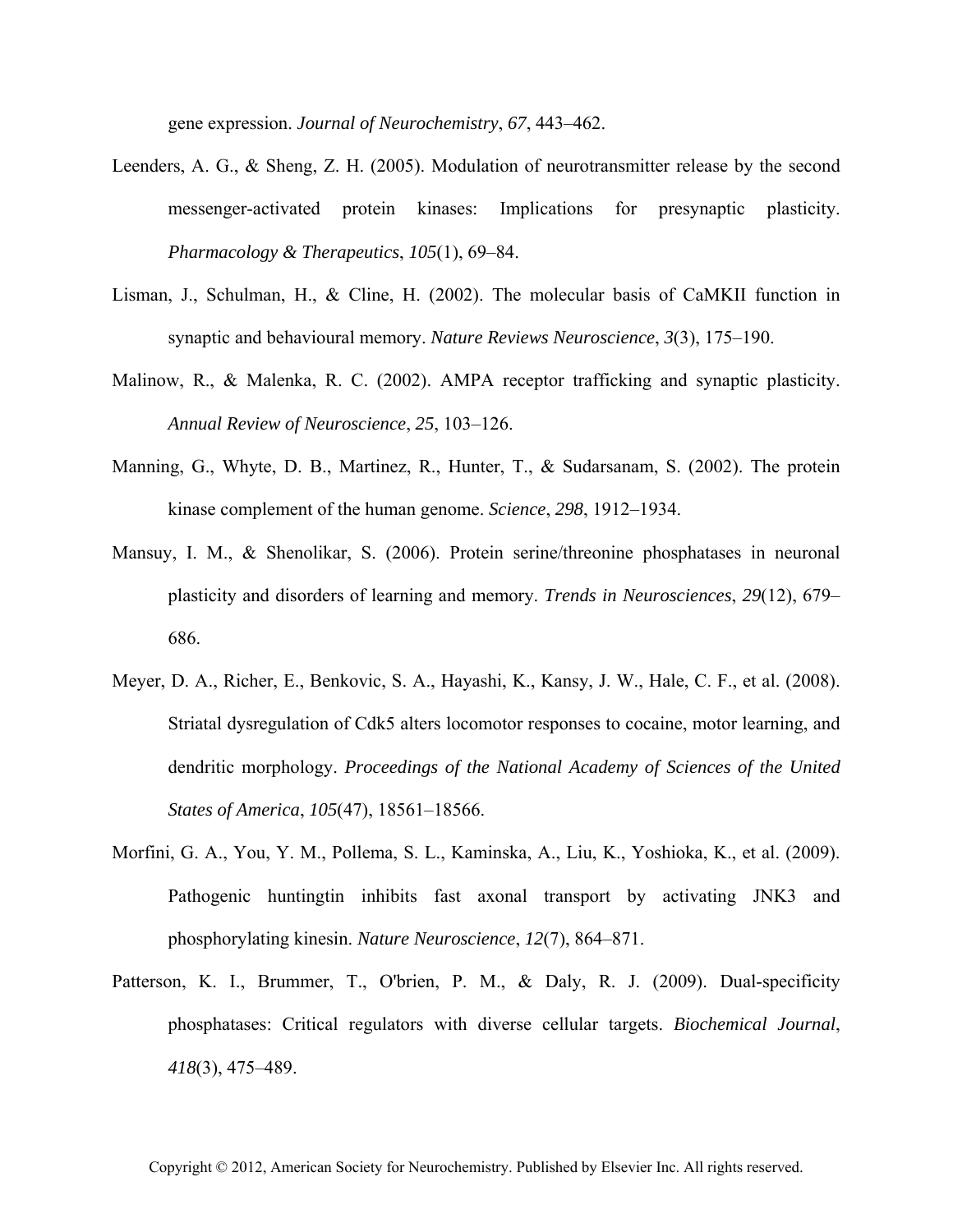- Pearce, L. R., Komander, D., & Alessi, D. R. (2010). The nuts and bolts of AGC protein kinases. *Nature Reviews Molecular Cell Biology*, *11*(1), 9–22.
- Peineau, S., Taghibiglou, C., Bradley, C., Wong, T. P., Liu, L., Lu, J., et al. (2007). LTP inhibits LTD in the hippocampus via regulation of GSK3beta. *Neuron*, *53*(5), 703–717.
- Perez, D. I., Gil, C., & Martinez, A. (2010). Protein kinases CK1 and CK2 as new targets for neurodegenerative diseases. *Medicinal Research Reviews*
- Plattner, F., Angelo, M., & Giese, K. P. (2006). The roles of cyclin-dependent kinase 5 and glycogen synthase kinase 3 in tau hyperphosphorylation. *The Journal of Biological Chemistry*, *281*(35), 25457–25465.
- Qu, D., Rashidian, J., Mount, M. P., Aleyasin, H., Parsanejad, M., Lira, A., et al. (2007). Role of Cdk5-mediated phosphorylation of Prx2 in MPTP toxicity and Parkinson's disease. *Neuron*, *55*(1), 37–52.
- Reaume, C. J., & Sokolowski, M. B. (2009). cGMP-dependent protein kinase as a modifier of behaviour. *Handbook of Experimental Pharmacology*, *191*, 423–443.
- Roskoski, R., Jr. (2010). RAF protein-serine/threonine kinases: Structure and regulation. *Biochemical and Biophysical Research Communications*, *399*(3), 313–317.
- Sacktor, T. C. (2011). How does PKMzeta maintain long-term memory? *Nature Reviews Neuroscience*, *12*(1), 9–15.
- Shi, Y. (2009). Serine/threonine phosphatases: Mechanism through structure. *Cell*, *139*(3), 468– 484.
- Shimizu, K., Mackenzie, S. M., & Storm, D. R. (2010). SCOP/PHLPP and its functional role in the brain. *Molecular BioSystems*, *6*(1), 38–43.